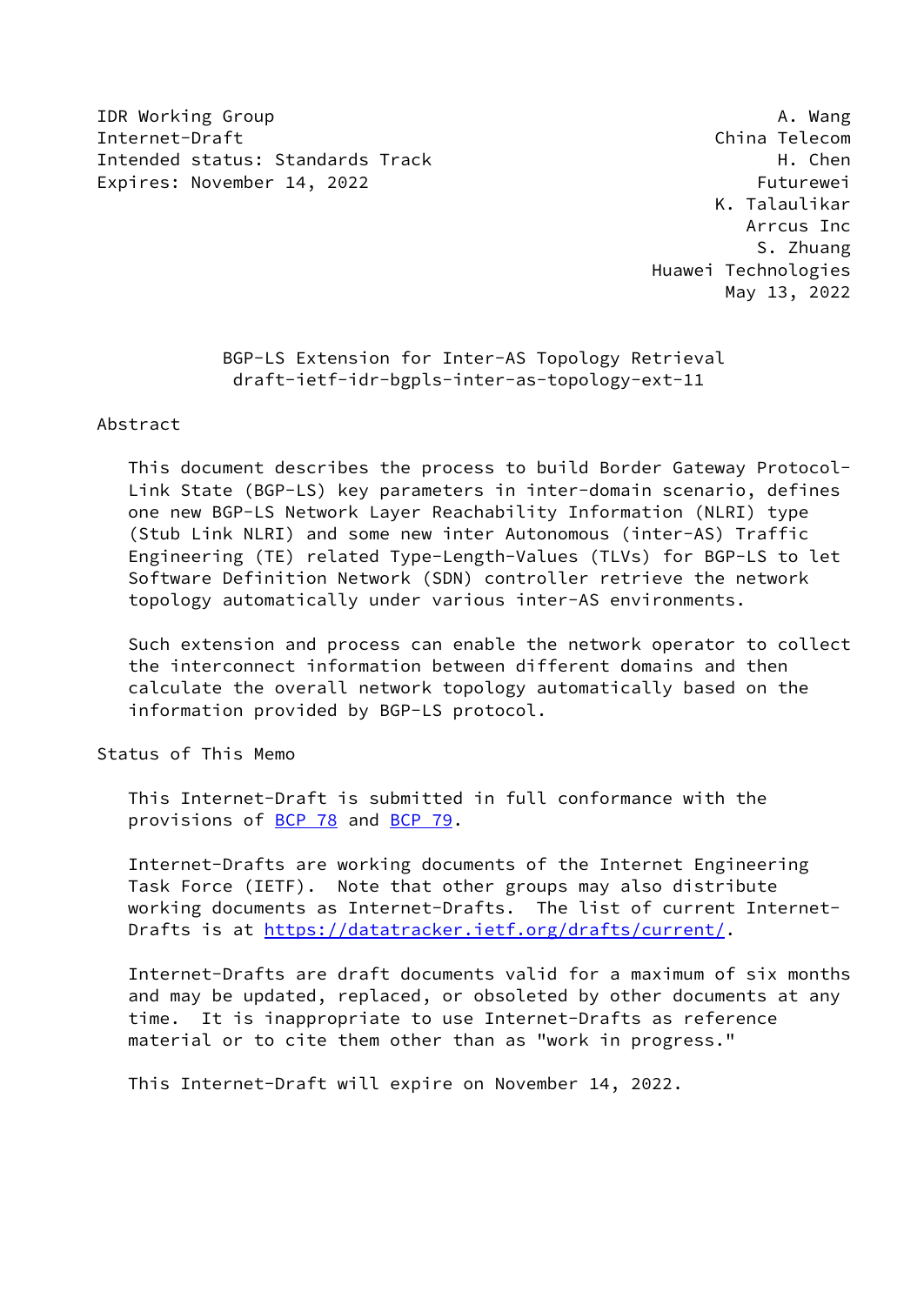<span id="page-1-1"></span>Internet-Draft BGP-LS-Inter-AS-Ext May 2022

Copyright Notice

 Copyright (c) 2022 IETF Trust and the persons identified as the document authors. All rights reserved.

This document is subject to **[BCP 78](https://datatracker.ietf.org/doc/pdf/bcp78)** and the IETF Trust's Legal Provisions Relating to IETF Documents [\(https://trustee.ietf.org/license-info](https://trustee.ietf.org/license-info)) in effect on the date of publication of this document. Please review these documents carefully, as they describe your rights and restrictions with respect to this document. Code Components extracted from this document must include Simplified BSD License text as described in Section 4.e of the Trust Legal Provisions and are provided without warranty as described in the Simplified BSD License.

# Table of Contents

|                    | $\overline{2}$                                                                                                                                                                                                                                                                                                                                                                                                                                                                                            |
|--------------------|-----------------------------------------------------------------------------------------------------------------------------------------------------------------------------------------------------------------------------------------------------------------------------------------------------------------------------------------------------------------------------------------------------------------------------------------------------------------------------------------------------------|
| 2.                 | $\overline{3}$                                                                                                                                                                                                                                                                                                                                                                                                                                                                                            |
| 3.                 | $\overline{3}$                                                                                                                                                                                                                                                                                                                                                                                                                                                                                            |
| 4.                 | $\overline{3}$                                                                                                                                                                                                                                                                                                                                                                                                                                                                                            |
| 5.                 | $\overline{4}$                                                                                                                                                                                                                                                                                                                                                                                                                                                                                            |
|                    | $\overline{5}$                                                                                                                                                                                                                                                                                                                                                                                                                                                                                            |
|                    | 6                                                                                                                                                                                                                                                                                                                                                                                                                                                                                                         |
|                    | 6                                                                                                                                                                                                                                                                                                                                                                                                                                                                                                         |
| 6.1.               | $\overline{1}$                                                                                                                                                                                                                                                                                                                                                                                                                                                                                            |
|                    | $\overline{1}$                                                                                                                                                                                                                                                                                                                                                                                                                                                                                            |
|                    | 8                                                                                                                                                                                                                                                                                                                                                                                                                                                                                                         |
| 7.                 | 8                                                                                                                                                                                                                                                                                                                                                                                                                                                                                                         |
| 8.                 | 9                                                                                                                                                                                                                                                                                                                                                                                                                                                                                                         |
| 9.                 | 9                                                                                                                                                                                                                                                                                                                                                                                                                                                                                                         |
| 9.1.               | 9                                                                                                                                                                                                                                                                                                                                                                                                                                                                                                         |
|                    | 10                                                                                                                                                                                                                                                                                                                                                                                                                                                                                                        |
|                    | 10                                                                                                                                                                                                                                                                                                                                                                                                                                                                                                        |
| 11. References     | 10                                                                                                                                                                                                                                                                                                                                                                                                                                                                                                        |
| 11.1.              | 10                                                                                                                                                                                                                                                                                                                                                                                                                                                                                                        |
| 11.2.              | 11                                                                                                                                                                                                                                                                                                                                                                                                                                                                                                        |
| Authors' Addresses | 11                                                                                                                                                                                                                                                                                                                                                                                                                                                                                                        |
|                    | Inter-AS Domain Scenarios.<br>$5.1$ . Inter-AS Native IP Scenario<br>$5.2$ . Inter-AS TE Scenario<br>6. Inter-AS TE NLRI related TLVs<br>Topology Reconstruction.<br>New BGP-LS NLRI type<br>9.2. New Link Descriptors<br>. The contract of the contract of the contract of the contract of the contract of the contract of the contract of the contract of the contract of the contract of the contract of the contract of the contract of the contrac<br>Normative References<br>Informative References |

<span id="page-1-0"></span>[1](#page-1-0). Introduction

BGP-LS [\[RFC7752](https://datatracker.ietf.org/doc/pdf/rfc7752)] describes the methodology that using BGP protocol to transfer the Link-State information. Such method can enable SDN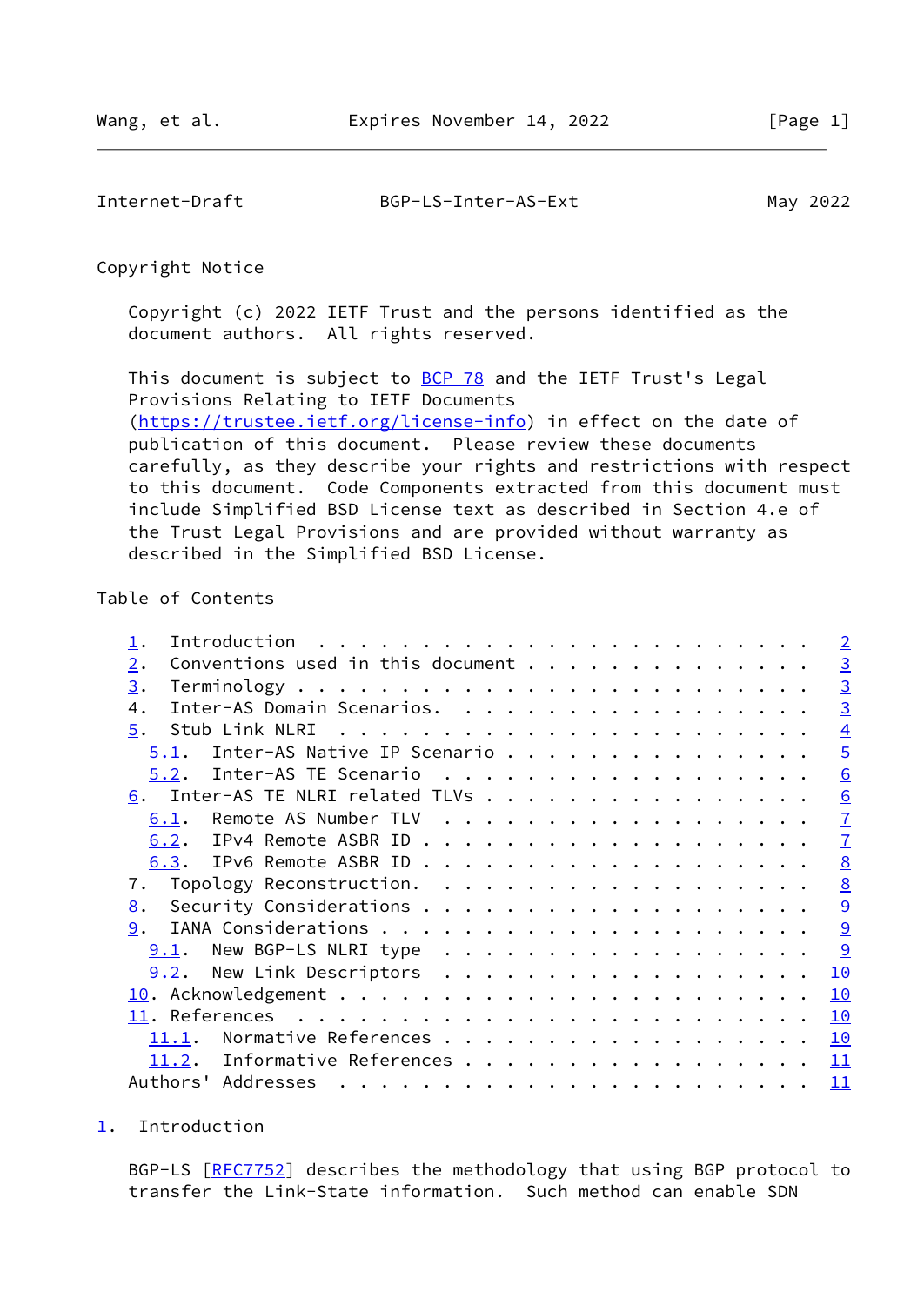controller to collect the underlay network topology automatically, but normally it can only get the information within one Interior Gateway Protocol (IGP) domain. If the operator has more than one IGP domain, and these domains interconnect with each other, there is no

Wang, et al. **Expires November 14, 2022** [Page 2]

<span id="page-2-1"></span>Internet-Draft BGP-LS-Inter-AS-Ext May 2022

 mechanic within current BGP- LS to transfer the interconnect topology information.

Draft [[I-D.ietf-idr-bgpls-segment-routing-epe](#page-11-2)] defines some extensions for exporting BGP peering node topology information (including its peers, interfaces and peering ASs) in a way that is exploitable in order to compute efficient BGP Peering Engineering policies and strategies. Such information can also be used to calculate the interconnection topology among different IGP domains, but it requires every border router to run BGP-LS protocol and report the information to SDN controller. Considering there will be several border routers on the network boundary, such solution restricts its deployment flexibility.

 This draft analysis the situations that the SDN controller needs to get the interconnected topology information between different AS domains, defines the new Stub Link NLRI and some new TLVs within the BGP-LS protocol to transfer the key information related to them. After that, the SDN controller can then deduce the multi-domain topology automatically based on the information from BGP-LS protocol.

<span id="page-2-0"></span>[2](#page-2-0). Conventions used in this document

 The key words "MUST", "MUST NOT", "REQUIRED", "SHALL", "SHALL NOT", "SHOULD", "SHOULD NOT", "RECOMMENDED", "MAY", and "OPTIONAL" in this document are to be interpreted as described in [RFC 2119 \[RFC2119](https://datatracker.ietf.org/doc/pdf/rfc2119)].

<span id="page-2-2"></span>[3](#page-2-2). Terminology

The following terms are defined in this document:

- o IDCs: Internet Data Centers
- o MAN: Metrio-Area-Network
- o SDN: Software Definition Network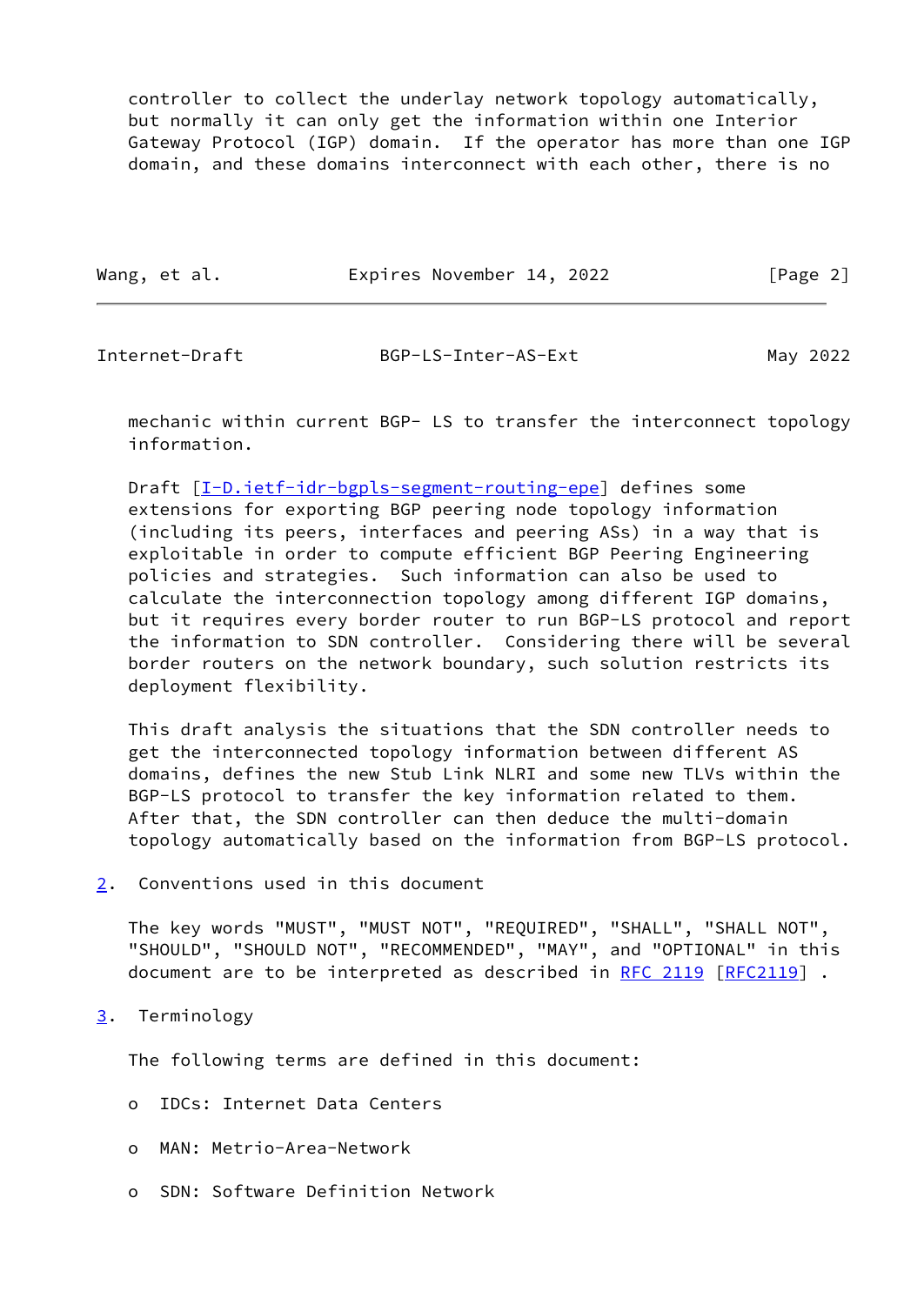### <span id="page-3-2"></span>[4](#page-3-2). Inter-AS Domain Scenarios.

 Figure 1 illustrates the multi-domain scenarios that this draft discusses. Normally, SDN Controller can get the topology of IGP A and IGP B individually via the BGP-LS protocol, but it can't get the topology connection information between these two IGP domains because there is generally no IGP protocol run on the connected links.

<span id="page-3-1"></span>

Figure 1: Inter-AS Domain Scenarios

# <span id="page-3-0"></span>[5](#page-3-0). Stub Link NLRI

 [RFC7752] defines four NLRI types(Node NLRI, Link NLRI, IPv4 Topology Prefix NLRI, IPv6 Topology Prefix NLRI) to transfer the topology and prefix information. For inter-as link, the two ends of the link locates in different IGP domains, then it is not appropriate to transfer their information within the current defined NLRI types.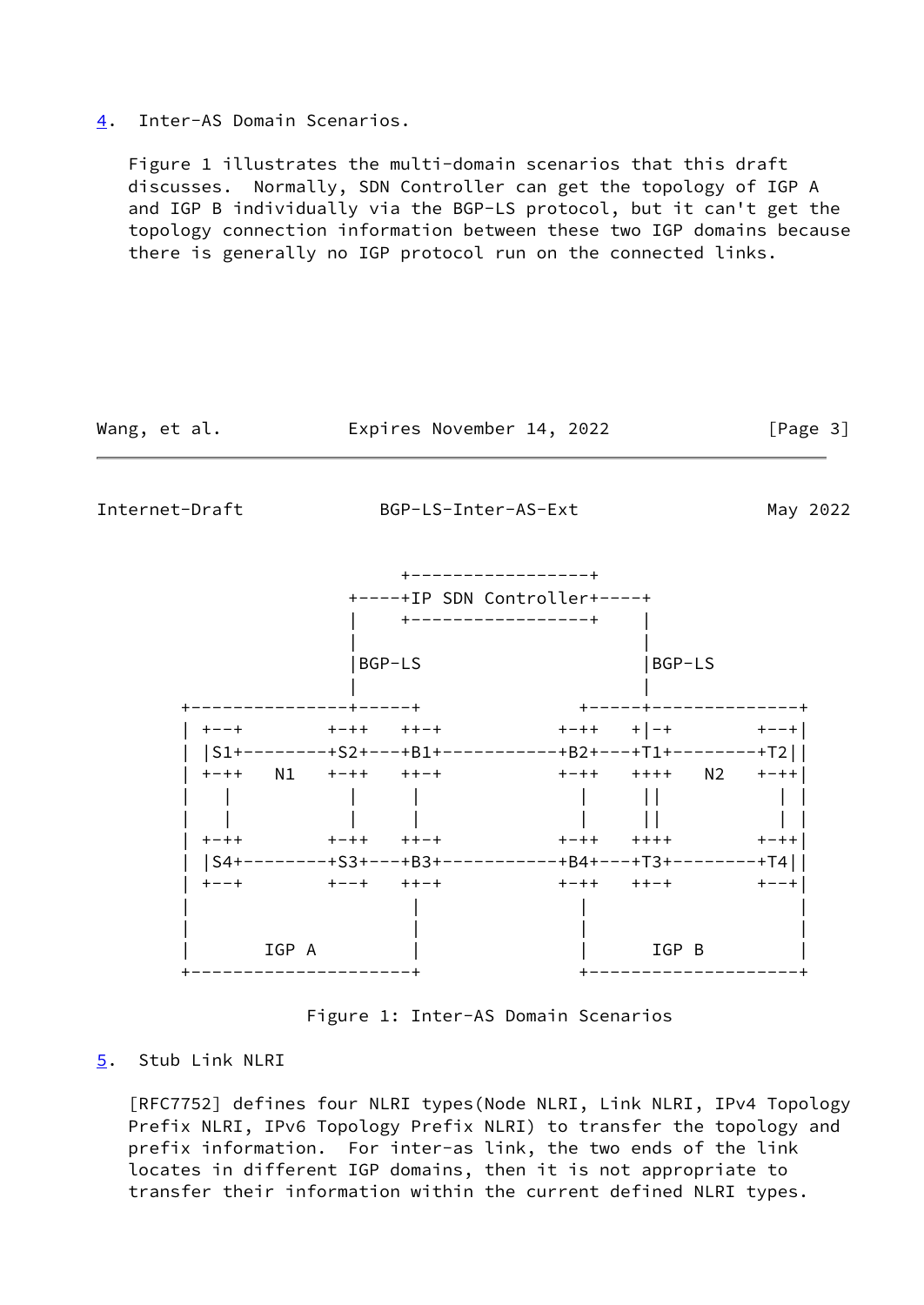This draft defines one new NLRI type, called Stub Link NLRI, which is coded as the following format:

 $0$  1 2 3 0 1 2 3 4 5 6 7 8 9 0 1 2 3 4 5 6 7 8 9 0 1 2 3 4 5 6 7 8 9 0 1 +-+-+-+-+-+-+-+-+ | Protocol-ID | +-+-+-+-+-+-+-+-+-+-+-+-+-+-+-+-+-+-+-+-+-+-+-+-+-+-+-+-+-+-+-+-+ | Identifier | | (64 bits) | +-+-+-+-+-+-+-+-+-+-+-+-+-+-+-+-+-+-+-+-+-+-+-+-+-+-+-+-+-+-+-+-+ // Local Node Descriptors (variable) // +-+-+-+-+-+-+-+-+-+-+-+-+-+-+-+-+-+-+-+-+-+-+-+-+-+-+-+-+-+-+-+-+ // Stub Link Descriptors (variable) // +-+-+-+-+-+-+-+-+-+-+-+-+-+-+-+-+-+-+-+-+-+-+-+-+-+-+-+-+-+-+-+-+

Figure 2: Stub Link NLRI Format

| Wang, et al. | Expires November 14, 2022 | [Page 4] |
|--------------|---------------------------|----------|
|              |                           |          |

<span id="page-4-1"></span>Internet-Draft BGP-LS-Inter-AS-Ext May 2022

 The "Protocol-ID" should be set to the value that indicates "Direct" protocol.

 The semantics of "Local Node Descriptors" and "Stub Link Descriptors" are same as that defined in [\[RFC7752](https://datatracker.ietf.org/doc/pdf/rfc7752)] for "Node Descriptors" and "Link Descriptor".

 This newly defined NLRI can be used to describe the link that has only one end located within the IGP domain, as described in the following sections.

## <span id="page-4-0"></span>[5.1](#page-4-0). Inter-AS Native IP Scenario

 Draft [[RFC8735](https://datatracker.ietf.org/doc/pdf/rfc8735)] describes the situation that operator needs some traffic engineering solution for the inter-as native IP environment. In such situation, different domain may run different IGP protocol. The operator needs to know the inter-as topology first to calculate the end to end optimal path centrally.

 When IGP A or IGP B in Figure 1 runs native IS-IS/OSPF protocol, the operator can use passive feature for the inter-domain links to let the routers within the IGP domain know these links. Such stub links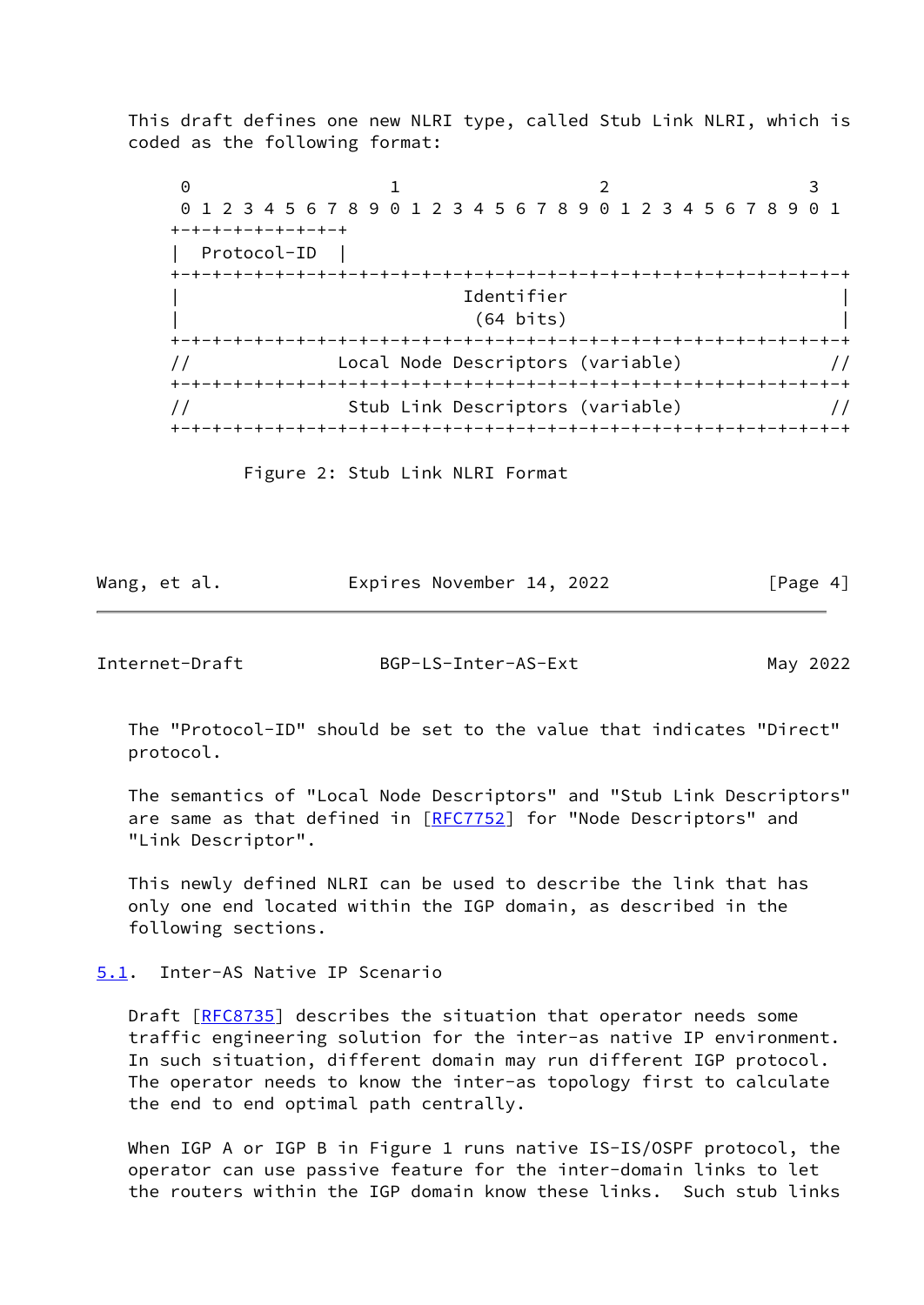information can then be carried within the Stub Link NLRI reported via the BGP-LS protocol to the SDN controller.

 For OSPFv2, when the interface is configured as passive, the "Linktype" field in corresponding Router LSA will be set to 3, to indicate it connects with stub network. Other routers in the IGP domain can identify such interfaces via this characteristics, and report them via the newly defined "Stub Link NLRI".

For OSPFv3 and ISIS, [\[I-D.wang-lsr-stub-link-attributes\]](#page-11-3) describes the method to identify the stub link within the network. The router that runs BGP-LS can extract these stub links from other interfaces that participate in the IGP protocol and report them via the newly defined "Stub Link NLRI".

 The "Local Node Descriptors" should describe the characteristics of ASBRs that are connected these stub links.

 When such information is reported via the BGP-LS protocol, the SDN controller can construct the underlay inter-domain topology according to procedure described in [Section 7](#page-8-1)

| Wang, et al. | Expires November 14, 2022 |  | [Page 5] |
|--------------|---------------------------|--|----------|
|--------------|---------------------------|--|----------|

<span id="page-5-1"></span>

| Internet-Draft | BGP-LS-Inter-AS-Ext | May 2022 |
|----------------|---------------------|----------|
|                |                     |          |

<span id="page-5-0"></span>[5.2](#page-5-0). Inter-AS TE Scenario

When IGP A or IGP B in Figure 1 runs IS-IS TE/OSPF-TE protocol,[\[RFC5316](https://datatracker.ietf.org/doc/pdf/rfc5316)] and [\[RFC5392](https://datatracker.ietf.org/doc/pdf/rfc5392)] define IS-IS and OSPF extensions respectively to deal with the situation for inter-AS traffic engineering. Three new sub-TLVs(Remote AS Number、IPv4 Remote ASBR ID、 IPv6 Remote ASBR ID) which are associated with the inter-AS TE link are defined.

 These TLVs are flooded within the IGP domain automatically. They should be carried within the newly defined Stub Link NLRI within the BGP-LS protocol, as the descriptors for the inter-AS stub link.

 The "Local Node Descriptors" should describe the the characteristics of ASBRs that are connected these inter-AS TE links.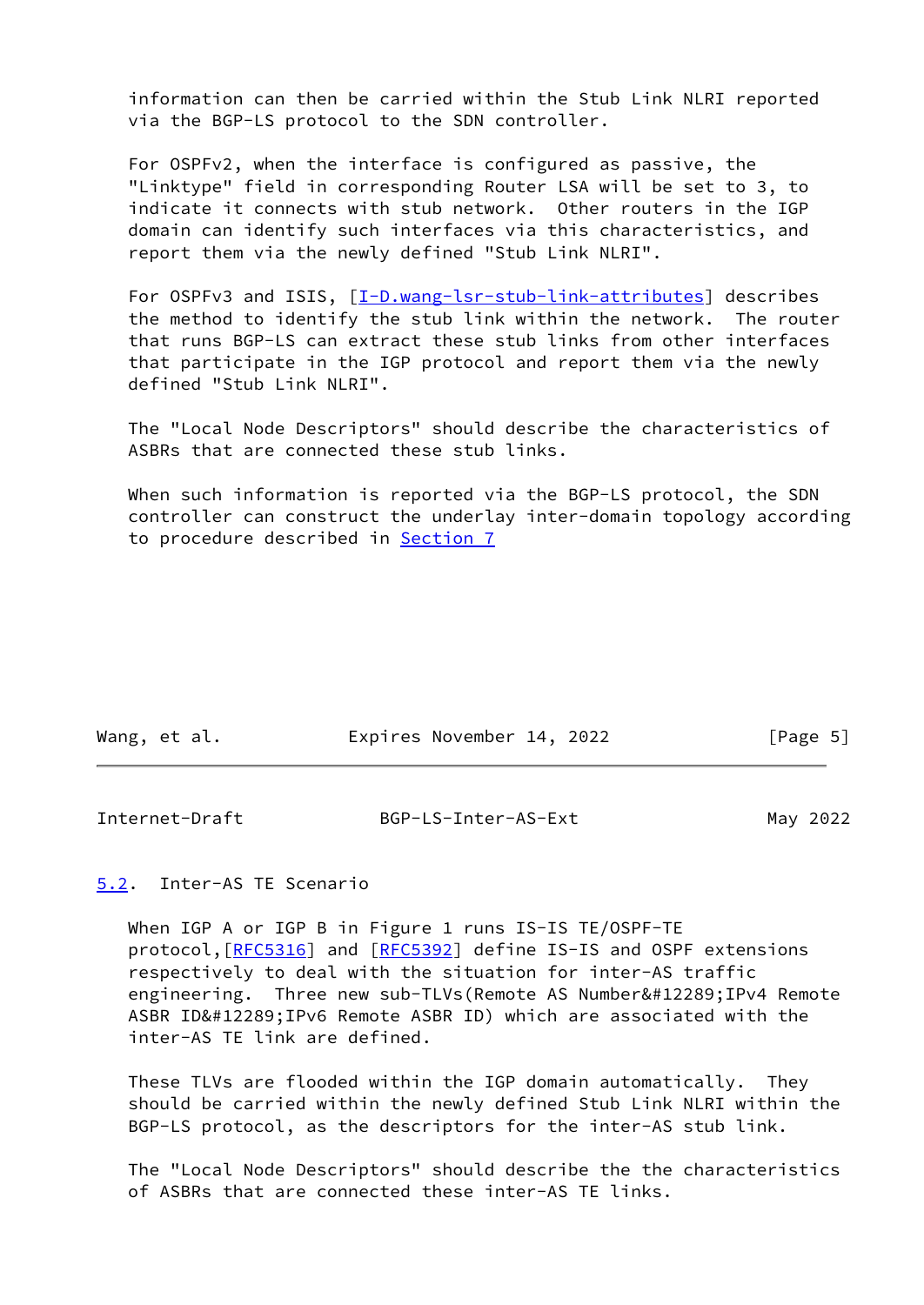If the SDN controller knows these information via one of the interior router that runs BGP-LS protocol, the SDN controller can rebuild the inter-AS TE topology correctly according to the procedure described in [Section 7](#page-8-1)

<span id="page-6-0"></span>[6](#page-6-0). Inter-AS TE NLRI related TLVs

 This draft proposes to add three new TLVs that is included within the Stub Link NLRI to transfer the information via BGP-LS, which are required to build the inter-AS TE related topology by the SDN controller.

 The following Link Descriptor TLVs are added into the BGP-LS protocol :

| TLV Code<br>Point | Description         | IS-IS/OSPF TLV  Reference<br>/Sub-TLV | (RFC/Section)                        |
|-------------------|---------------------|---------------------------------------|--------------------------------------|
| TBD               | Remote AS Number    | 24/21                                 | [REC5316]/3.3.1 <br>[REC5392]/3.3.1  |
| TBD               | IPv4 Remote ASBR ID | 25/22                                 | [REC5316]/3.3.2]<br>[REC5392]/3.3.2] |
| TBD               | IPv6 Remote ASBR ID | 26/24                                 | [REC5316]/3.3.3]<br>[REC5392]/3.3.3] |

Figure 3: Link Descriptor TLVs

 Detail encoding of these TLVs are synchronized with the corresponding parts in [\[RFC5316](https://datatracker.ietf.org/doc/pdf/rfc5316)] and [\[RFC5392](https://datatracker.ietf.org/doc/pdf/rfc5392)], which keeps the BGP-LS protocol agnostic to the underly protocol.

| Wang, et al. | Expires November 14, 2022 |  | [Page 6] |  |
|--------------|---------------------------|--|----------|--|
|              |                           |  |          |  |

<span id="page-6-2"></span>Internet-Draft BGP-LS-Inter-AS-Ext May 2022

<span id="page-6-1"></span>[6.1](#page-6-1). Remote AS Number TLV

 A new TLV, the remote AS number TLV, is defined for inclusion in the link descriptor when advertising inter-AS TE links. The remote AS number TLV specifies the AS number of the neighboring AS to which the advertised link connects.

The remote AS number TLV is TLV type TBD (see **Section 9** ) and is 4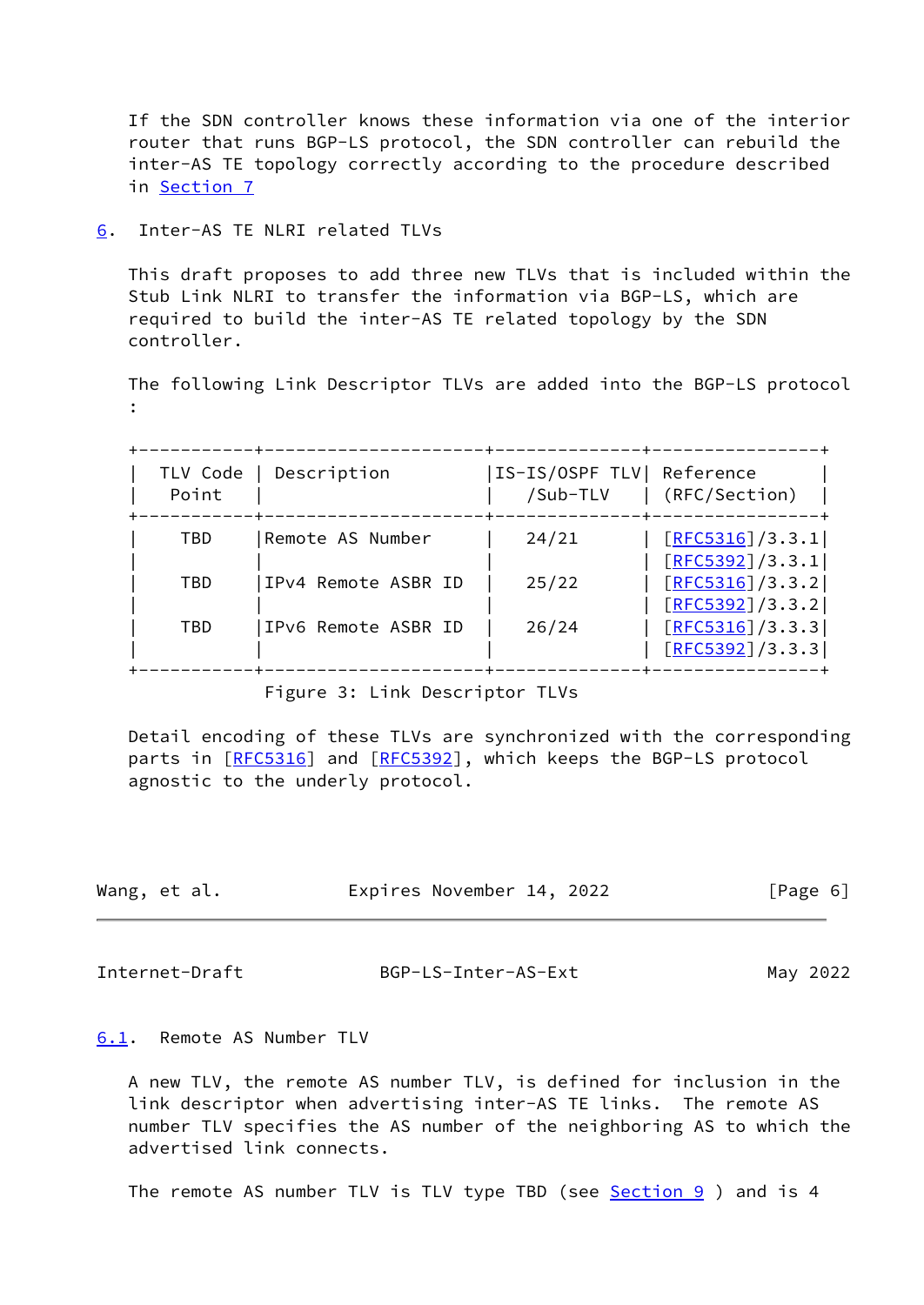octets in length. The format is as follows:

0 1 2 3 0 1 2 3 4 5 6 7 8 9 0 1 2 3 4 5 6 7 8 9 0 1 2 3 4 5 6 7 8 9 0 1 +-+-+-+-+-+-+-+-+-+-+-+-+-+-+-+-+-+-+-+-+-+-+-+-+-+-+-+-+-+-+-+-+ | Type | Length | +-+-+-+-+-+-+-+-+-+-+-+-+-+-+-+-+-+-+-+-+-+-+-+-+-+-+-+-+-+-+-+-+ Remote AS Number +-+-+-+-+-+-+-+-+-+-+-+-+-+-+-+-+-+-+-+-+-+-+-+-+-+-+-+-+-+-+-+-+ Figure 4: Remote AS Number TLV Format

 The Remote AS number field has 4 octets. When only 2 octets are used for the AS number, as in current deployments, the left (high-order) 2 octets MUST be set to 0. The remote AS number TLV MUST be included when a router advertises an inter-AS TE link.

### <span id="page-7-0"></span>[6.2](#page-7-0). IPv4 Remote ASBR ID

 A new TLV, which is referred to as the IPv4 remote ASBR ID TLV, is defined for inclusion in the link descriptor when advertising inter- AS TE links. The IPv4 remote ASBR ID TLV specifies the IPv4 identifier of the remote ASBR to which the advertised inter-AS link connects. This could be any stable and routable IPv4 address of the remote ASBR. Use of the TE Router ID as specified in the Traffic Engineering router ID TLV [[RFC5316](https://datatracker.ietf.org/doc/pdf/rfc5316)] is RECOMMENDED.

The IPv4 remote ASBR ID TLV is TLV type TBD (see [Section 9](#page-9-2)) and is 4 octets in length. The format of the IPv4 remote ASBR ID sub-TLV is as follows:

|      | 0 1 2 3 4 5 6 7 8 9 0 1 2 3 4 5 6 7 8 9 0 1 2 3 4 5 6 7 8 9 0 1 |        |
|------|-----------------------------------------------------------------|--------|
|      |                                                                 |        |
| Tvpe |                                                                 | Length |
|      |                                                                 |        |
|      | Remote ASBR ID                                                  |        |
|      |                                                                 |        |
|      | Figure 5: IPv4 Remote ASBR ID TLV Format                        |        |

Wang, et al. **Expires November 14, 2022** [Page 7]

<span id="page-7-1"></span>Internet-Draft BGP-LS-Inter-AS-Ext May 2022

The IPv4 remote ASBR ID TLV MUST be included if the neighboring ASBR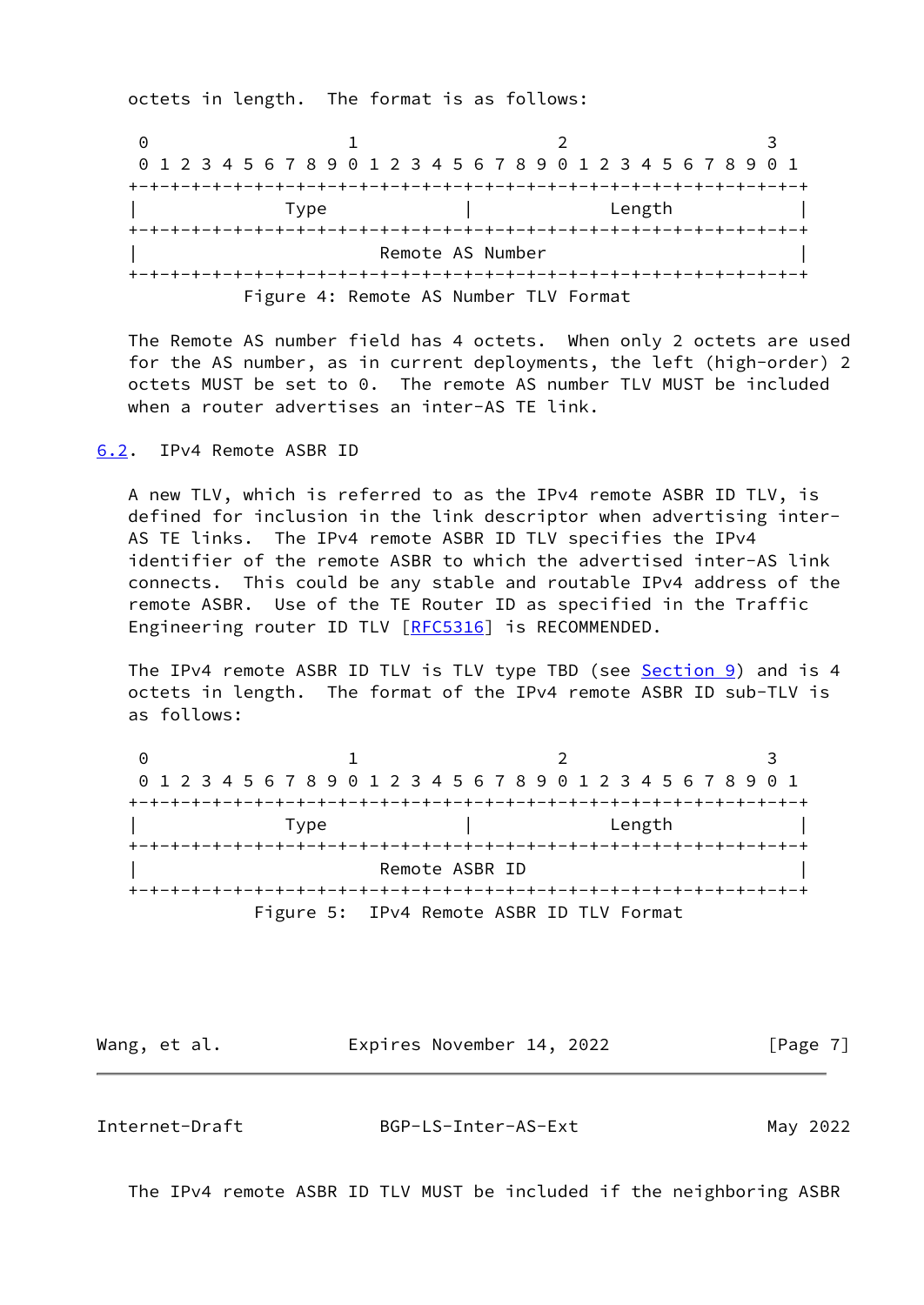has an IPv4 address. If the neighboring ASBR does not have an IPv4 address (not even an IPv4 TE Router ID), the IPv6 remote ASBR ID TLV MUST be included instead. An IPv4 remote ASBR ID TLV and IPv6 remote ASBR ID TLV MAY both be present in an inter-AS TE link NLRI.

<span id="page-8-0"></span>[6.3](#page-8-0). IPv6 Remote ASBR ID

 A new TLV, which is referred to as the IPv6 remote ASBR ID TLV, is defined for inclusion in the link descriptor when advertising inter- AS links. The IPv6 remote ASBR ID TLV specifies the IPv6 identifier of the remote ASBR to which the advertised inter-AS link connects. This could be any stable and routable IPv6 address of the remote ASBR. Use of the TE Router ID as specified in the IPv6 Traffic Engineering router ID TLV [[RFC5316](https://datatracker.ietf.org/doc/pdf/rfc5316)] is RECOMMENDED.

 The IPv6 remote ASBR ID TLV is TLV type TBD (see [Section 9](#page-9-2)) and is 16 octets in length. The format of the IPv6 remote ASBR ID TLV is as follows:

0 1 2 3 0 1 2 3 4 5 6 7 8 9 0 1 2 3 4 5 6 7 8 9 0 1 2 3 4 5 6 7 8 9 0 1 +-+-+-+-+-+-+-+-+-+-+-+-+-+-+-+-+-+-+-+-+-+-+-+-+-+-+-+-+-+-+-+-+ | Type | Length | +-+-+-+-+-+-+-+-+-+-+-+-+-+-+-+-+-+-+-+-+-+-+-+-+-+-+-+-+-+-+-+-+ Remote ASBR ID +-+-+-+-+-+-+-+-+-+-+-+-+-+-+-+-+-+-+-+-+-+-+-+-+-+-+-+-+-+-+-+-+ Remote ASBR ID (continued) +-+-+-+-+-+-+-+-+-+-+-+-+-+-+-+-+-+-+-+-+-+-+-+-+-+-+-+-+-+-+-+-+ Remote ASBR ID (continued) +-+-+-+-+-+-+-+-+-+-+-+-+-+-+-+-+-+-+-+-+-+-+-+-+-+-+-+-+-+-+-+-+ Remote ASBR ID (continued) +-+-+-+-+-+-+-+-+-+-+-+-+-+-+-+-+-+-+-+-+-+-+-+-+-+-+-+-+-+-+-+-+ Figure 6: IPv6 Remote ASBR ID TLV Format

 The IPv6 remote ASBR ID TLV MUST be included if the neighboring ASBR has an IPv6 address. If the neighboring ASBR does not have an IPv6 address, the IPv4 remote ASBR ID TLV MUST be included instead. An IPv4 remote ASBR ID TLV and IPv6 remote ASBR ID TLV MAY both be present in an inter-AS TE link NLRI.

<span id="page-8-1"></span>[7](#page-8-1). Topology Reconstruction.

 When SDN controller gets such information from BGP-LS protocol, it should compares the proximity of these stub links. If they are under the same network scope and in different AS, then it should find the corresponding associated router information, build the link between these two border routers.

Wang, et al. **Expires November 14, 2022** [Page 8]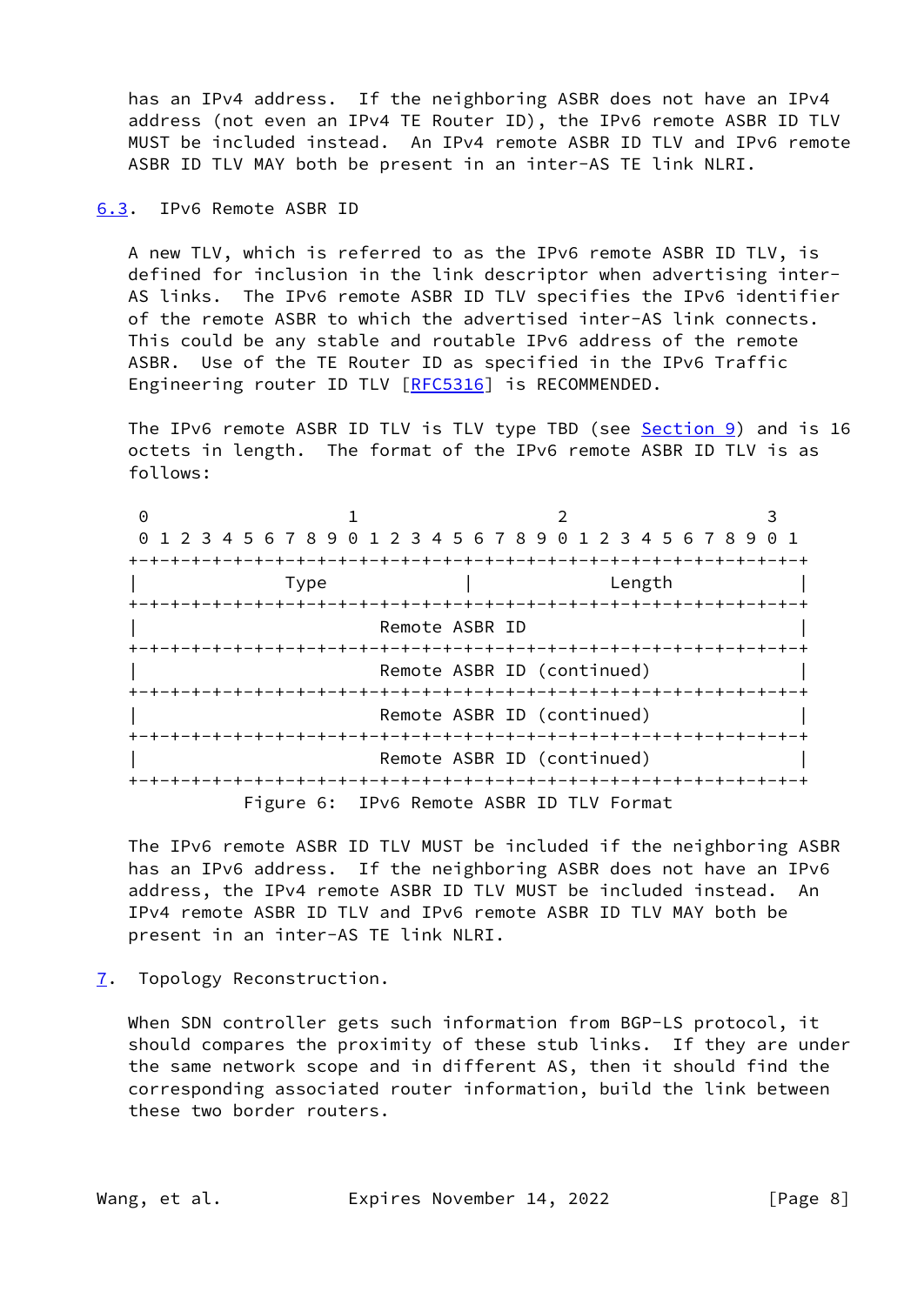<span id="page-9-1"></span> If the prefixes reported via the "Stub Link" NLRI are under the same network scope, and in the same AS, the SDN controller can then determine there is some IGP adjacency irregular. The usage of such information is out of scope of this draft.

 After iterating the above procedures for all of the stub links, the SDN controller can then retrieve the connection topology between different domains automatically.

<span id="page-9-0"></span>[8](#page-9-0). Security Considerations

 It is common for one operator to occupy several IGP domains that are composited by its backbone network and several MAN(Metrio-Area- Network)s/Internet Data Centers (IDCs). When they do traffic engineering which spans MAN, Backbone and IDC, they need to know the inter-as topology via the process described in this draft. Using the passive interface features or configuring the Traffic Engineering (TE) parameters on the interconnect links will not spread the topology fluctuation across each other domain.

<span id="page-9-2"></span>[9](#page-9-2). IANA Considerations

This document defines:

- o A new BGP NLRI Type: Stub Link NLRI. The codepoint is from the "BGP-LS NLRI Types"
- o Three new Link Descriptors TLV: Remote AS Number TLV, IPv4 Remote ASBR ID, IPv6 Remote ASBR ID. The codepoint are from "BGP-LS Node Descriptor, Link Descriptor, Prefix Descriptor, and Attribute TLVs" registry.

<span id="page-9-3"></span>[9.1](#page-9-3). New BGP-LS NLRI type

 This document defines a new value in the registry "BGP-LS NLRI Types":

 +-+-+-+-+-+-+-+-+-+-+-+-+-+-+-+-+-+-+-+-+-+-+-+-+-+-+-+-+-+-+-+-+ Code Point | Description | Status +-+-+-+-+-+-+-+-+-+-+-+-+-+-+-+-+-+-+-+-+-+-+-+-+-+-+-+-+-+-+-+-+ | TBD | Stub Link NLRI | Allocation from IANA | +-+-+-+-+-+-+-+-+-+-+-+-+-+-+-+-+-+-+-+-+-+-+-+-+-+-+-+-+-+-+-+-+ Figure 7: Stub Link NLRI Codepoint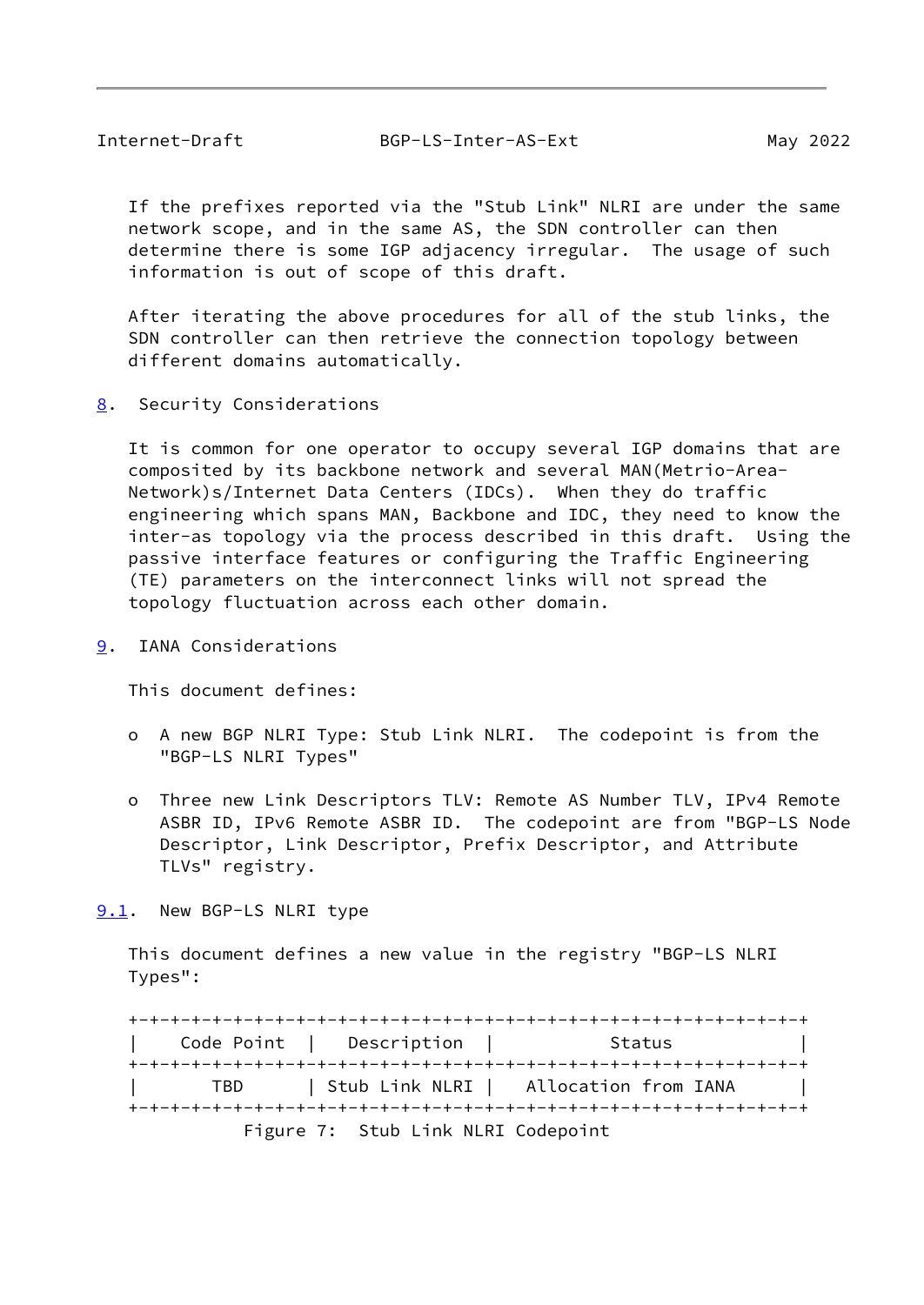<span id="page-10-1"></span>

#### Internet-Draft BGP-LS-Inter-AS-Ext May 2022

<span id="page-10-0"></span>[9.2](#page-10-0). New Link Descriptors

 This document defines three new values in the registry "BGP-LS Node Descriptor, Link Descriptor, Prefix Descriptor, and Attribute TLVs":

 +-+-+-+-+-+-+-+-+-+-+-+-+-+-+-+-+-+-+-+-+-+-+-+-+-+-+-+-+-+-+-+-+ | Code Point | Description | Status | Status | Status | Status | Status | Status | Status | Status | Status | Status | Status | Status | Status | Status | Status | Status | Status | Status | Status | Status | Status | Stat +-+-+-+-+-+-+-+-+-+-+-+-+-+-+-+-+-+-+-+-+-+-+-+-+-+-+-+-+-+-+-+-+ | TBD | Remote AS Number | Allocation from IANA | +-+-+-+-+-+-+-+-+-+-+-+-+-+-+-+-+-+-+-+-+-+-+-+-+-+-+-+-+-+-+-+-+ | TBD |IPv4 Remote ASBR ID| Allocation from IANA | +-+-+-+-+-+-+-+-+-+-+-+-+-+-+-+-+-+-+-+-+-+-+-+-+-+-+-+-+-+-+-+-+ | TBD |IPv6 Remote ASBR ID| Allocation from IANA | +-+-+-+-+-+-+-+-+-+-+-+-+-+-+-+-+-+-+-+-+-+-+-+-+-+-+-+-+-+-+-+-+ Figure 8: BGP-LS Link Descriptors TLV

### <span id="page-10-2"></span>[10.](#page-10-2) Acknowledgement

 The author would like to thank Acee Lindem, Jie Dong, Shaowen Ma, Jeff Tantsura and Dhruv Dhody for their valuable comments and suggestions.

<span id="page-10-3"></span>[11.](#page-10-3) References

<span id="page-10-4"></span>[11.1](#page-10-4). Normative References

- [RFC2119] Bradner, S., "Key words for use in RFCs to Indicate Requirement Levels", [BCP 14](https://datatracker.ietf.org/doc/pdf/bcp14), [RFC 2119](https://datatracker.ietf.org/doc/pdf/rfc2119), DOI 10.17487/RFC2119, March 1997, <[https://www.rfc-editor.org/info/rfc2119>](https://www.rfc-editor.org/info/rfc2119).
- [RFC5305] Li, T. and H. Smit, "IS-IS Extensions for Traffic Engineering", [RFC 5305](https://datatracker.ietf.org/doc/pdf/rfc5305), DOI 10.17487/RFC5305, October 2008, [<https://www.rfc-editor.org/info/rfc5305](https://www.rfc-editor.org/info/rfc5305)>.
- [RFC5316] Chen, M., Zhang, R., and X. Duan, "ISIS Extensions in Support of Inter-Autonomous System (AS) MPLS and GMPLS Traffic Engineering", [RFC 5316](https://datatracker.ietf.org/doc/pdf/rfc5316), DOI 10.17487/RFC5316, December 2008, <<https://www.rfc-editor.org/info/rfc5316>>.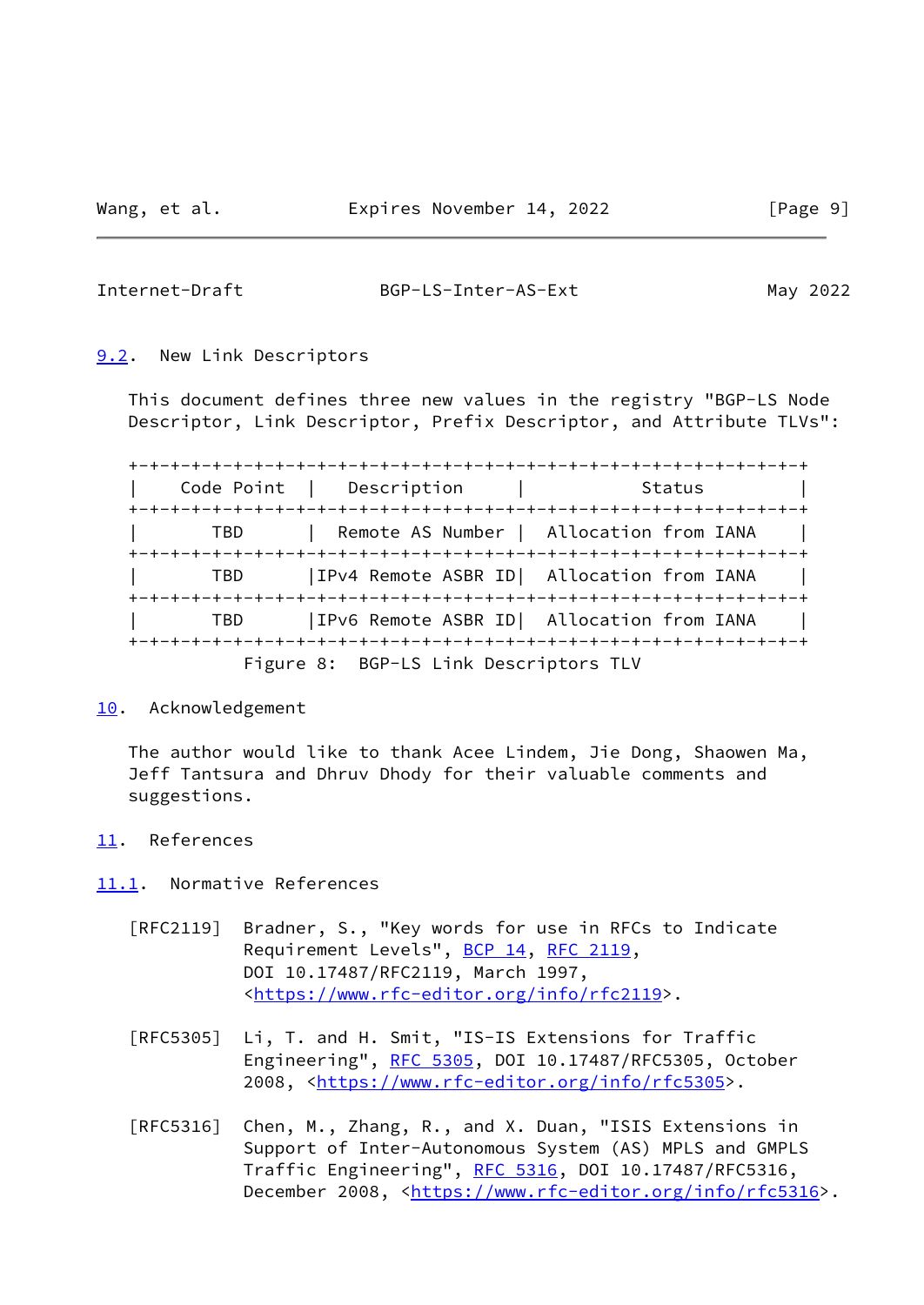[RFC5392] Chen, M., Zhang, R., and X. Duan, "OSPF Extensions in Support of Inter-Autonomous System (AS) MPLS and GMPLS Traffic Engineering", [RFC 5392](https://datatracker.ietf.org/doc/pdf/rfc5392), DOI 10.17487/RFC5392, January 2009, [<https://www.rfc-editor.org/info/rfc5392](https://www.rfc-editor.org/info/rfc5392)>.

Wang, et al. **Expires November 14, 2022** [Page 10]

<span id="page-11-1"></span>Internet-Draft BGP-LS-Inter-AS-Ext May 2022

- [RFC7752] Gredler, H., Ed., Medved, J., Previdi, S., Farrel, A., and S. Ray, "North-Bound Distribution of Link-State and Traffic Engineering (TE) Information Using BGP", [RFC 7752,](https://datatracker.ietf.org/doc/pdf/rfc7752) DOI 10.17487/RFC7752, March 2016, <[https://www.rfc-editor.org/info/rfc7752>](https://www.rfc-editor.org/info/rfc7752).
- [RFC8735] Wang, A., Huang, X., Kou, C., Li, Z., and P. Mi, "Scenarios and Simulation Results of PCE in a Native IP Network", [RFC 8735](https://datatracker.ietf.org/doc/pdf/rfc8735), DOI 10.17487/RFC8735, February 2020, <[https://www.rfc-editor.org/info/rfc8735>](https://www.rfc-editor.org/info/rfc8735).
- <span id="page-11-0"></span>[11.2](#page-11-0). Informative References

<span id="page-11-2"></span> [I-D.ietf-idr-bgpls-segment-routing-epe] Previdi, S., Talaulikar, K., Filsfils, C., Patel, K., Ray, S., and J. Dong, "Border Gateway Protocol - Link State (BGP-LS) Extensions for Segment Routing BGP Egress Peer Engineering", [draft-ietf-idr-bgpls-segment-routing-epe-19](https://datatracker.ietf.org/doc/pdf/draft-ietf-idr-bgpls-segment-routing-epe-19) (work in progress), May 2019.

<span id="page-11-3"></span> [I-D.wang-lsr-stub-link-attributes] Wang, A., Hu, Z., Mishra, G. S., Lindem, A., and J. Sun, "Advertisement of Stub Link Attributes", [draft-wang-lsr](https://datatracker.ietf.org/doc/pdf/draft-wang-lsr-stub-link-attributes-03) [stub-link-attributes-03](https://datatracker.ietf.org/doc/pdf/draft-wang-lsr-stub-link-attributes-03) (work in progress), January 2022.

Authors' Addresses

 Aijun Wang China Telecom Beiqijia Town, Changping District Beijing, Beijing 102209 China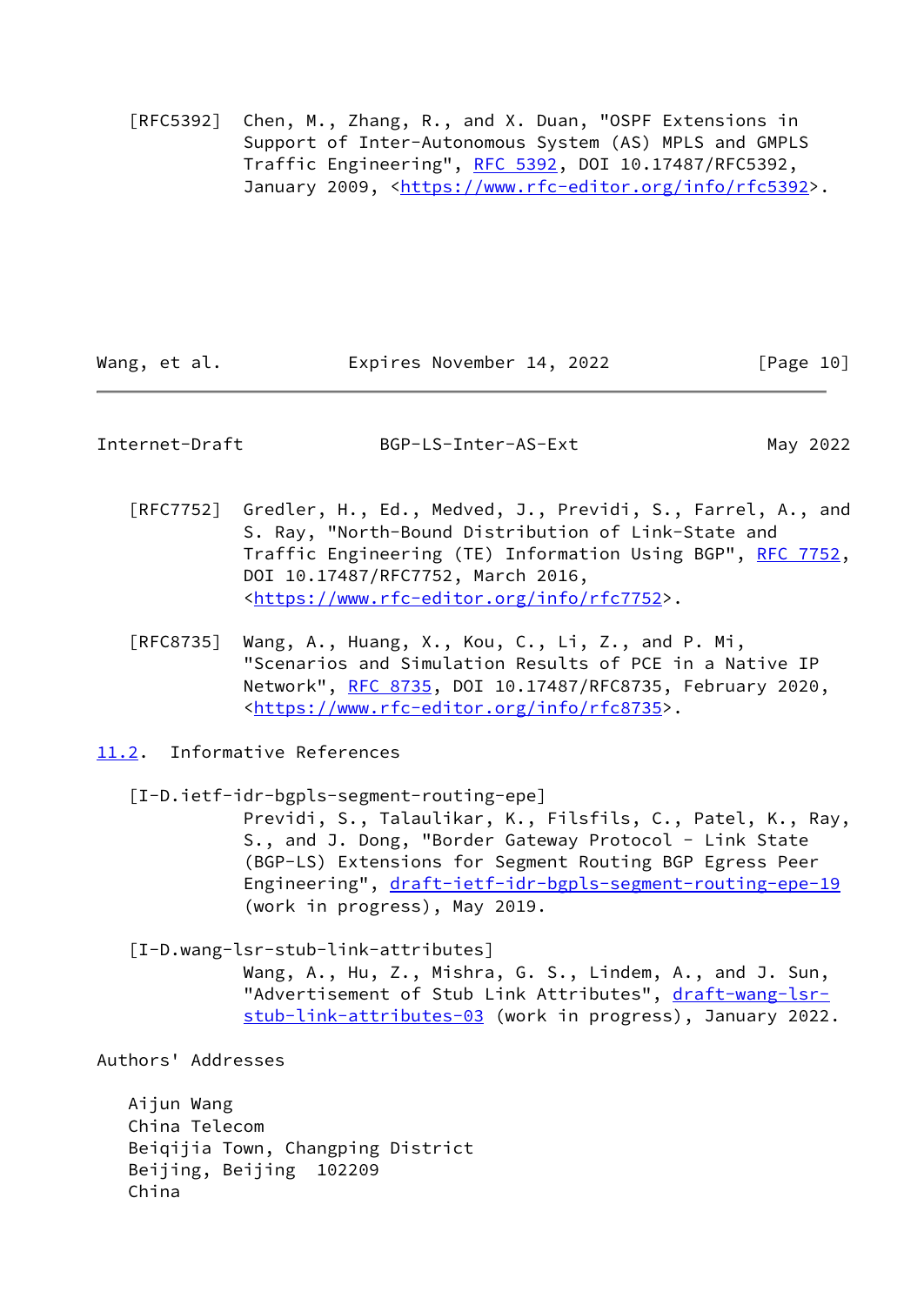Email: wangaj3@chinatelecom.cn

 Huaimo Chen Futurewei Boston, MA USA

Email: hchen@futurewei.com

| Wang, et al. | Expires November 14, 2022 |  | [Page 11] |  |
|--------------|---------------------------|--|-----------|--|
|              |                           |  |           |  |

| Internet-Draft | BGP-LS-Inter-AS-Ext | May 2022 |
|----------------|---------------------|----------|
|                |                     |          |

 Ketan Talaulikar Arrcus Inc India

Email: ketant.ietf@gmail.com

 Shunwan Zhuang Huawei Technologies Huawei Building, No.156 Beiqing Rd. Beijing 100095 China

Email: zhuangshunwan@huawei.com